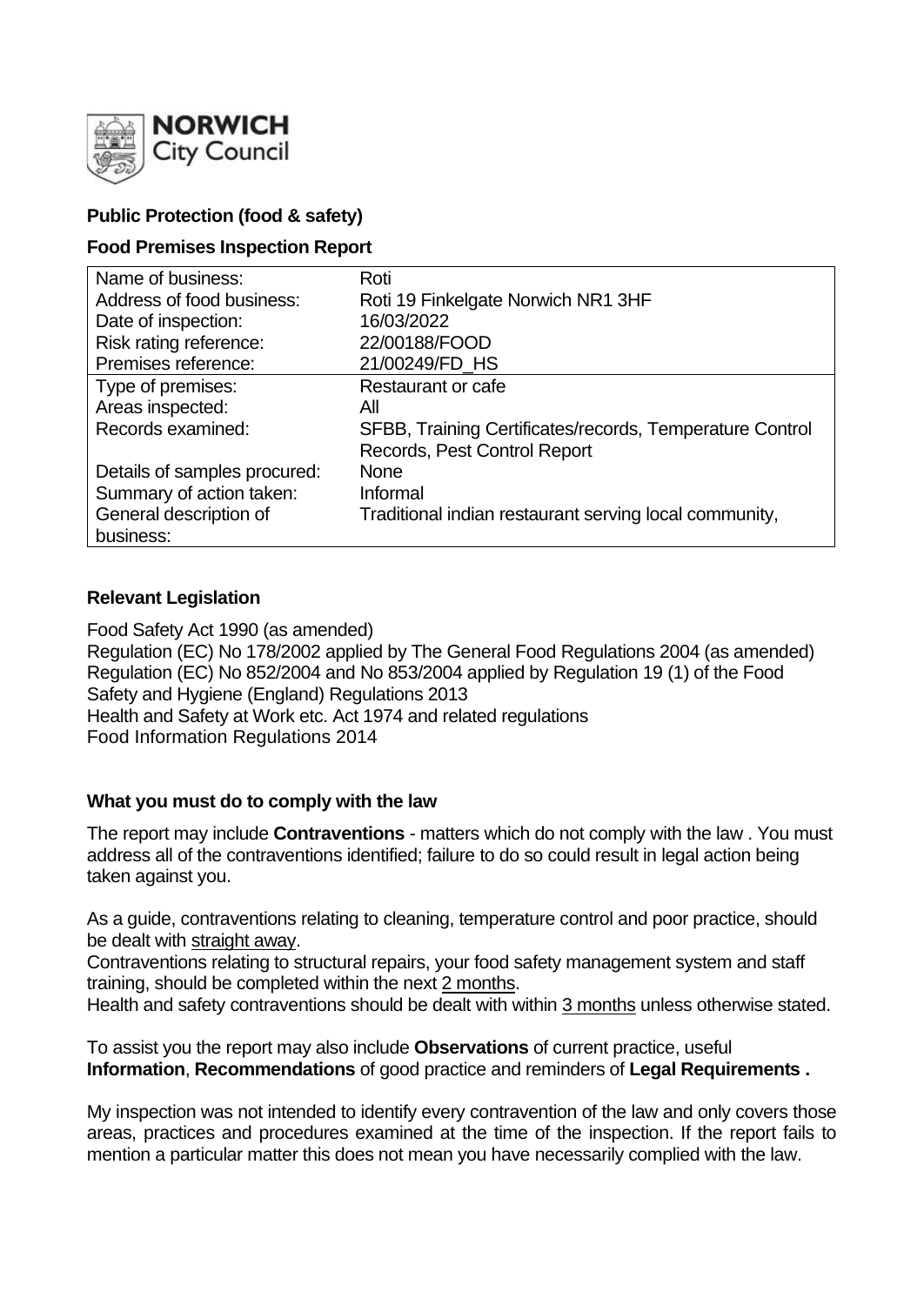# **FOOD SAFETY**

## **How we calculate your Food Hygiene Rating:**

The food safety section has been divided into the three areas which you are scored against for the hygiene rating: 1. food hygiene and safety procedures, 2. structural requirements and 3. confidence in management/control procedures. Each section begins with a summary of what was observed and the score you have been given. Details of how these scores combine to produce your overall food hygiene rating are shown in the table.

| <b>Compliance Area</b>                     |          |    |           | <b>You Score</b> |                |    |           |    |                |  |  |
|--------------------------------------------|----------|----|-----------|------------------|----------------|----|-----------|----|----------------|--|--|
| Food Hygiene and Safety                    |          |    |           | 0                | 5.             | 10 | 15        | 20 | 25             |  |  |
| <b>Structure and Cleaning</b>              |          |    |           | 0                | 5.             | 10 | 15        | 20 | 25             |  |  |
| Confidence in management & control systems |          |    | 0         | 5.               | 10             | 15 | 20        | 30 |                |  |  |
|                                            |          |    |           |                  |                |    |           |    |                |  |  |
| <b>Your Total score</b>                    | $0 - 15$ | 20 | $25 - 30$ |                  | $35 - 40$      |    | $45 - 50$ |    | > 50           |  |  |
| <b>Your Worst score</b>                    | 5        | 10 | 10        |                  | 15             |    | 20        |    |                |  |  |
|                                            |          |    |           |                  |                |    |           |    |                |  |  |
| <b>Your Rating is</b>                      | 5        |    |           | 3                | $\overline{2}$ |    |           |    | $\overline{0}$ |  |  |

Your Food Hygiene Rating is 4 - a good standard



## **1. Food Hygiene and Safety**

Food Hygiene standards are excellent. You demonstrated full compliance with legal requirements. You have safe food handling practices and procedures and all the necessary control measures to prevent cross-contamination are in place. **(Score 0)**

#### Hand-washing

**Observation** I was pleased to see handwashing was well managed.

#### Personal Hygiene

**Observation** I was pleased to see that standards of personal hygiene were high.

## **2. Structure and Cleaning**

The structure facilities and standard of cleaning and maintenance are of a generally satisfactory standard but there are some repairs and/or improvements which are required in order for you to comply with the law. Pest control and waste disposal provisions are adequate. The contraventions require your attention; although not critical to food safety they may become so if not addressed. **(Score 10)**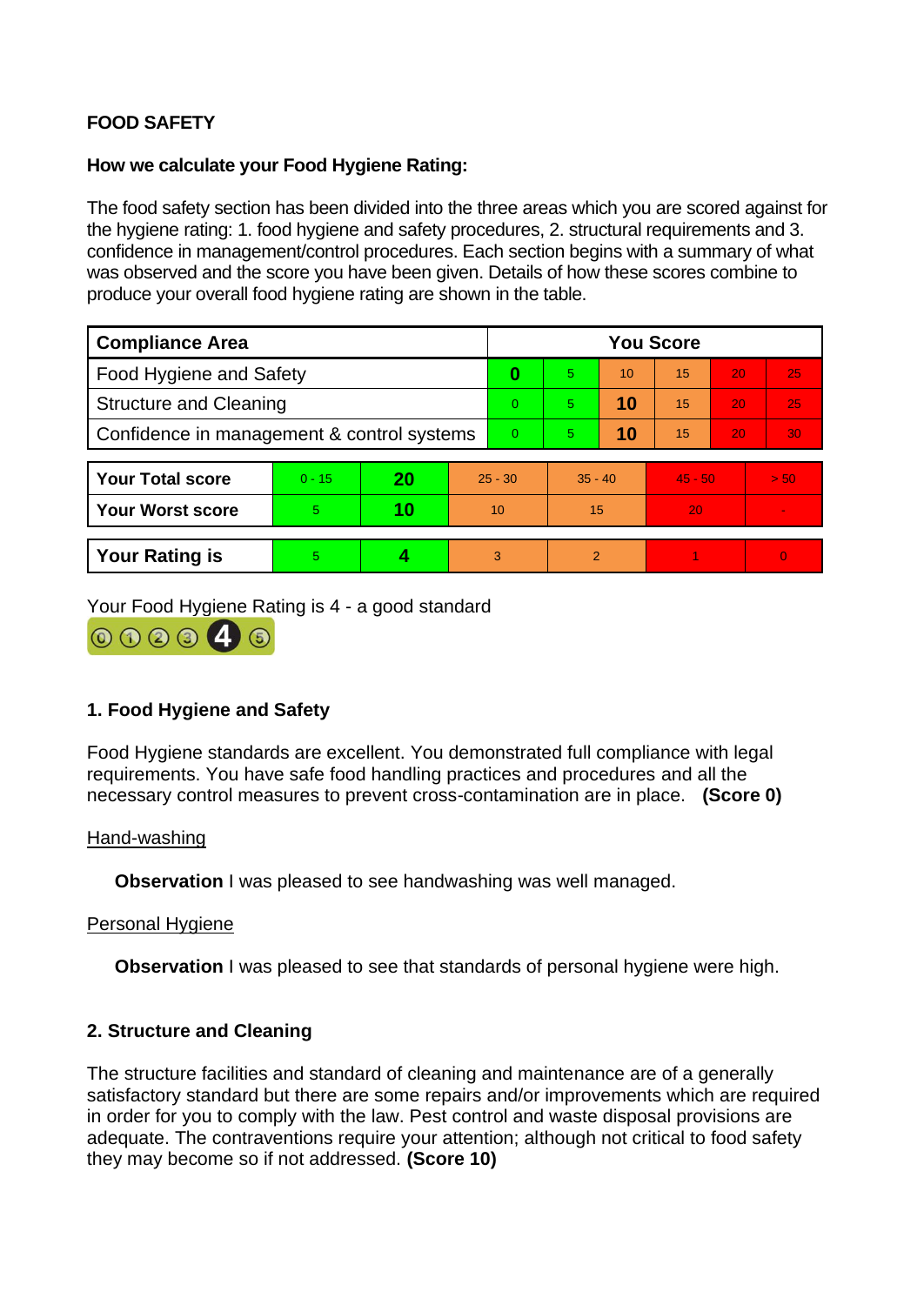## Cleaning of Structure

**Contravention** The following items were dirty and require more frequent and thorough cleaning:

- behind and under equipment
- high level cleaning
- window above washing up sink
- on top of freezer

## **Maintenance**

**Contravention** The following had not been suitably maintained and must be repaired or replaced:

• flaking paint to ceiling in main kitchen

## Facilities and Structural provision

**Observation** I was pleased to see the premises had been well maintained and that adequate facilities had been provided.

## Pest Control

**Information** The general location of the restaurant is within an area known for rodent activity. You must be vigilant in checking for signs of pests and acting upon any sightings or evidence of pests in your premises.

## **3. Confidence in Management**

There are generally satisfactory food safety controls in place although there is evidence of some non-compliance with the law. You are progressing towards a written food safety management system. The contraventions require your attention; although not critical to food safety they may become so if not addressed. **(Score 10)**

## Type of Food Safety Management System Required

**Observation** You were date labelling perishable foods appropriately and could demonstrate effective control over food spoilage organisms.

**Observation** You had colour-coded equipment and effective separation between raw and ready-to-eat food at all stages in your operation.

**Observation** You were monitoring (and recording) the temperatures of your fridges and freezers as well as the temperature of cooked/hot-held food and could demonstrate effective systems for controlling bacterial growth and survival.

## Proving Your Arrangements are Working Well

**Contravention** You are not working to the following safe methods in your SFBB pack:

• daily diary